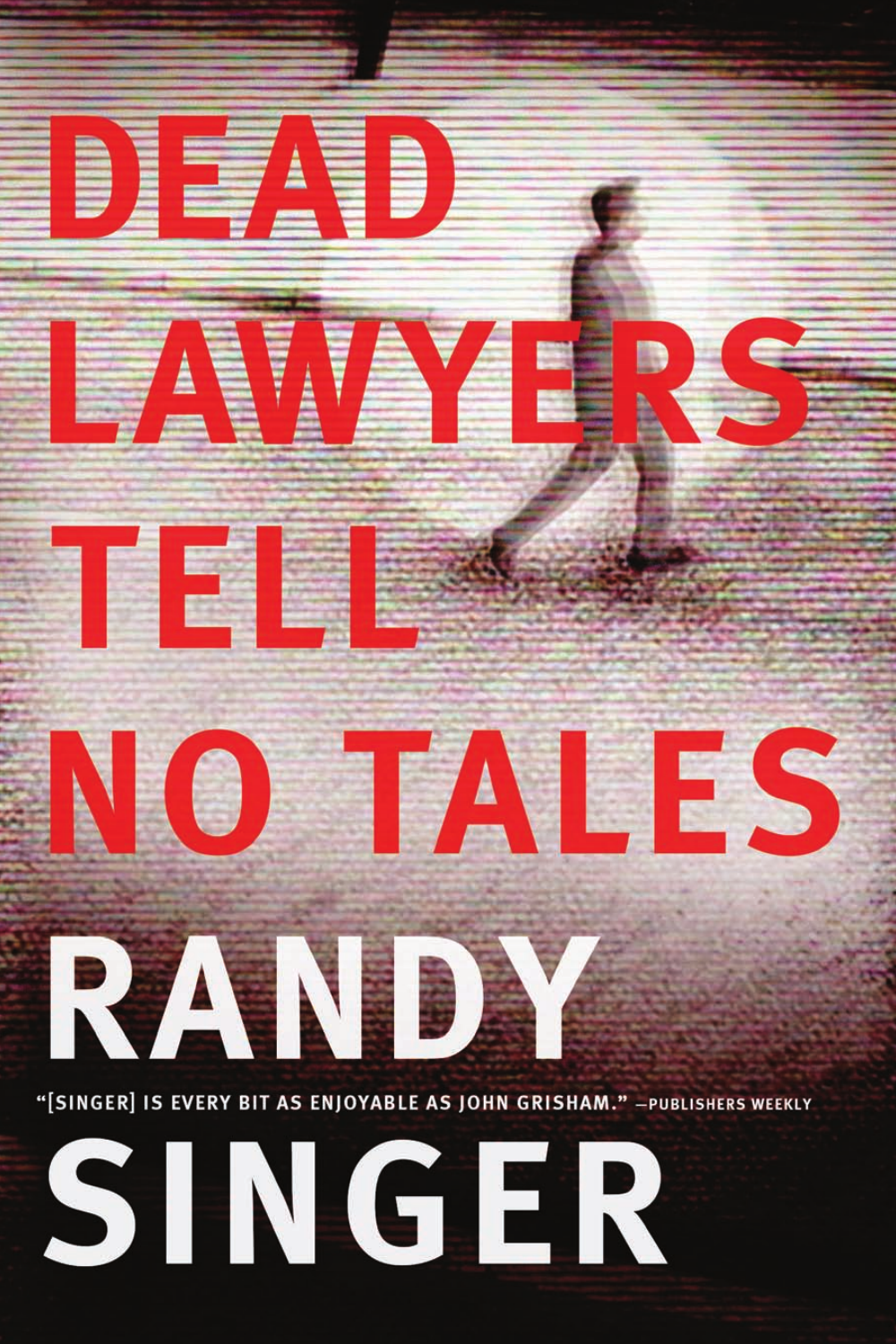## **Praise for R andy S inger**

"Singer skillfully loosens the strings and reweaves them into a tale that entertains, surprises, and challenges readers to rethink justice and mercy." *Publishers Weekly* on *The Last Plea Bargain*

"Another solid, well-crafted novel from an increasingly popular writer. . . . Its nonfiction origins lend the book an air of reality that totally made-up stories sometimes lack."

*Booklist* on *The Last Plea Bargain* (starred review)

"*The Last Plea Bargain* is a superbly written book, hard to put down, and easy to pick back up."

*The Virginian-Pilot*

"Singer's superbly researched plot charges out of the starting gate on page one and doesn't rest until literally the last page."

**Crosswalk.com** on *The Last Plea Bargain*

"If you're looking for a mystery full of rich details and realistic scenarios, you will enjoy Singer's latest. It is easy to see why Singer reigns with Christian legal thrillers. You'll be guessing till the end."

*Romantic Times* on *The Last Plea Bargain*

"Intricately plotted, *Fatal Convictions* is . . . an exciting legal thriller with international overtones. In addition to the action and rich cultural information, realistic characters carry the action to its exciting conclusion."

**Faithfulreader.com**

"Singer's legal knowledge is well matched by his stellar storytelling. Again, he brings us to the brink and lets us hang before skillfully pulling us back." *Romantic Times* on *Fatal Convictions*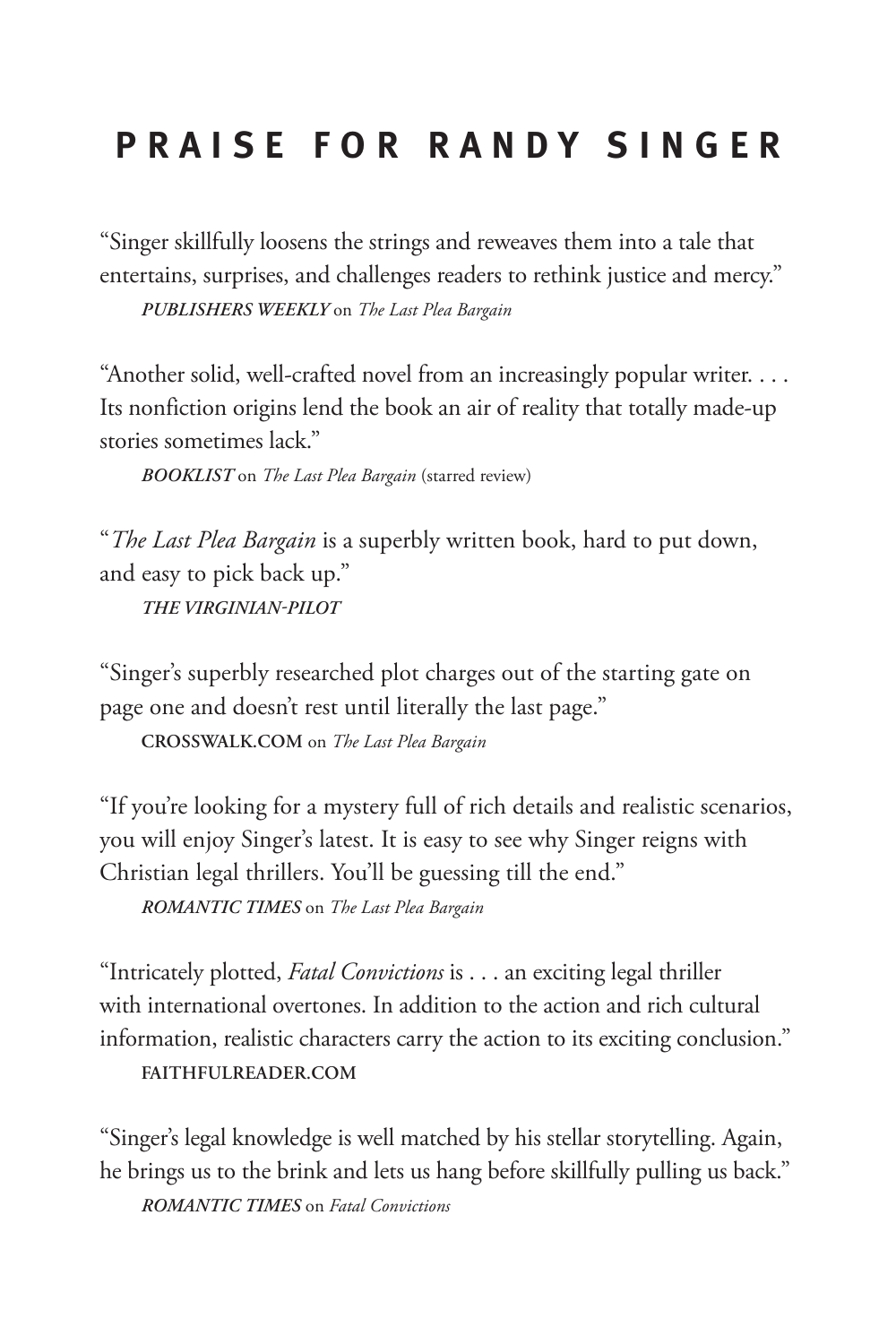"Get ready to wrestle with larger themes of truth, justice, and courage. Between the legal tension in the courtroom scenes and the emotional tension between the characters, readers will be riveted to the final few chapters."

**Crosswalk.com** on *Fatal Convictions*

"Great suspense; gritty, believable action . . . make [*False Witness*] Singer's best yet."

*Booklist* (starred review)

"A book that will entertain readers and make them think—what more can one ask?"

*Publishers Weekly* on *The Justice Game*

"Singer artfully crafts a novel that is the perfect mix of faith and suspense. . . . [*The Justice Game* is] fast-paced from the start to the surprising conclusion."

*Romantic Times*

"At the center of the heart-pounding action are the moral dilemmas that have become Singer's stock-in-trade. . . . An exciting thriller."

*Booklist* on *By Reason of Insanity*

"Singer hooks readers from the opening courtroom scene of this tasty thriller, then spurs them through a fast trot across a story line that just keeps delivering."

*Publishers Weekly* on *By Reason of Insanity*

"[A] legal thriller that matches up easily with the best of Grisham." **Christian Fiction Review** on *Irreparable Harm*

"*Directed Verdict* is a well-crafted courtroom drama with strong characters, surprising twists, and a compelling theme."

**Randy Alcorn,** bestselling author of *Safely Home*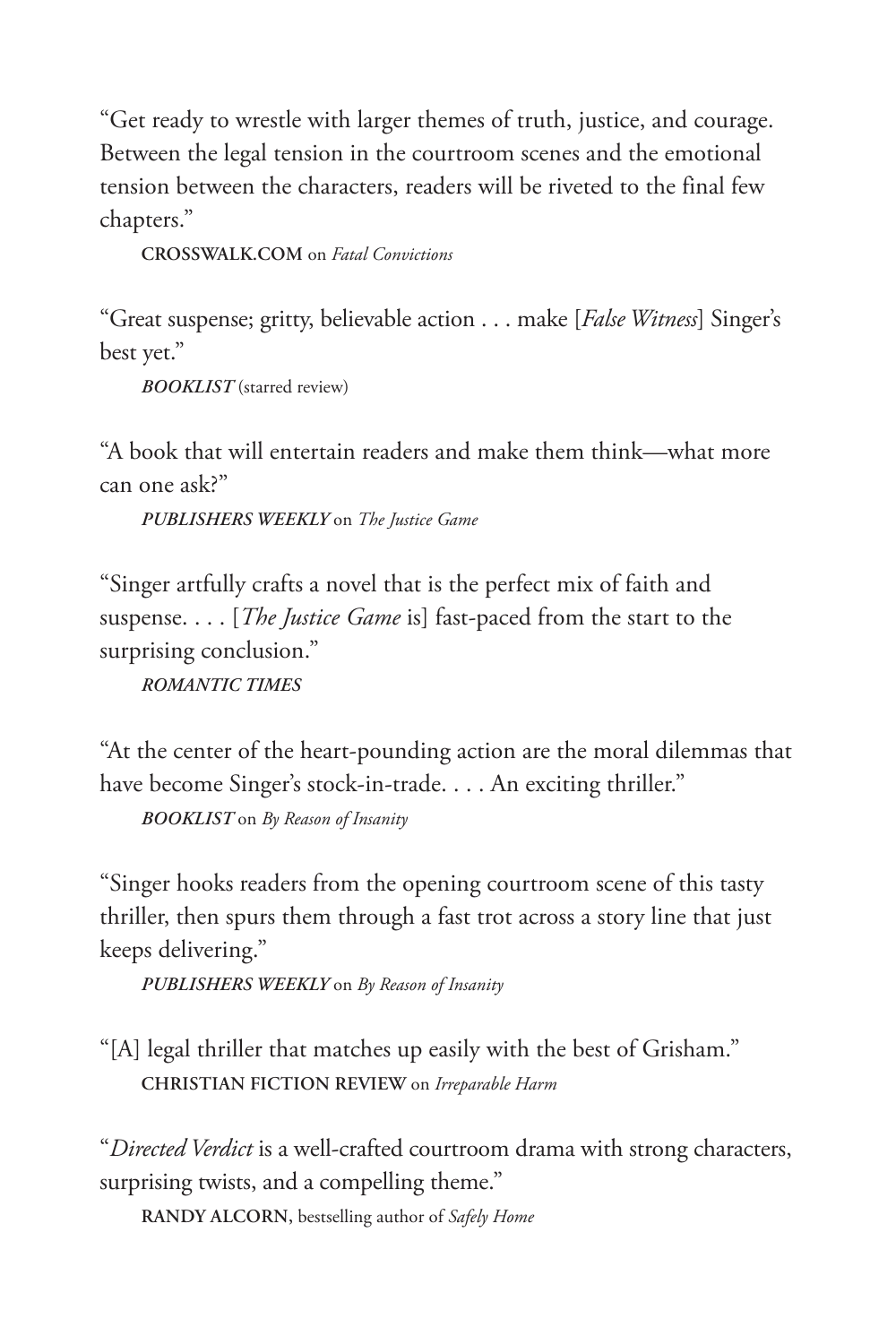### DEAD LAWYERS TELL NO TALES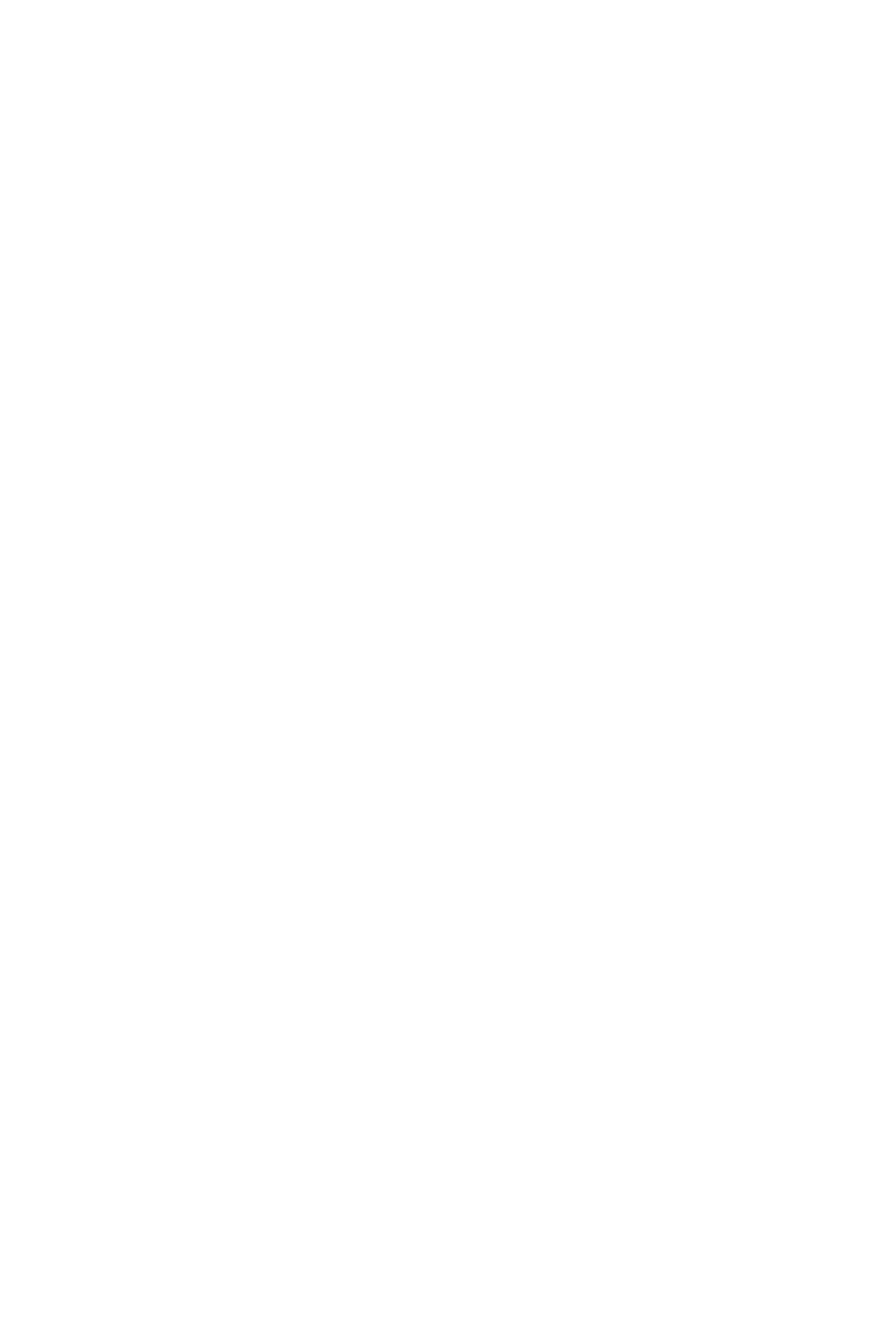## DEAD **lawyers tell no tales randy singer tyndale house publishers, inc., carol stream, illinois**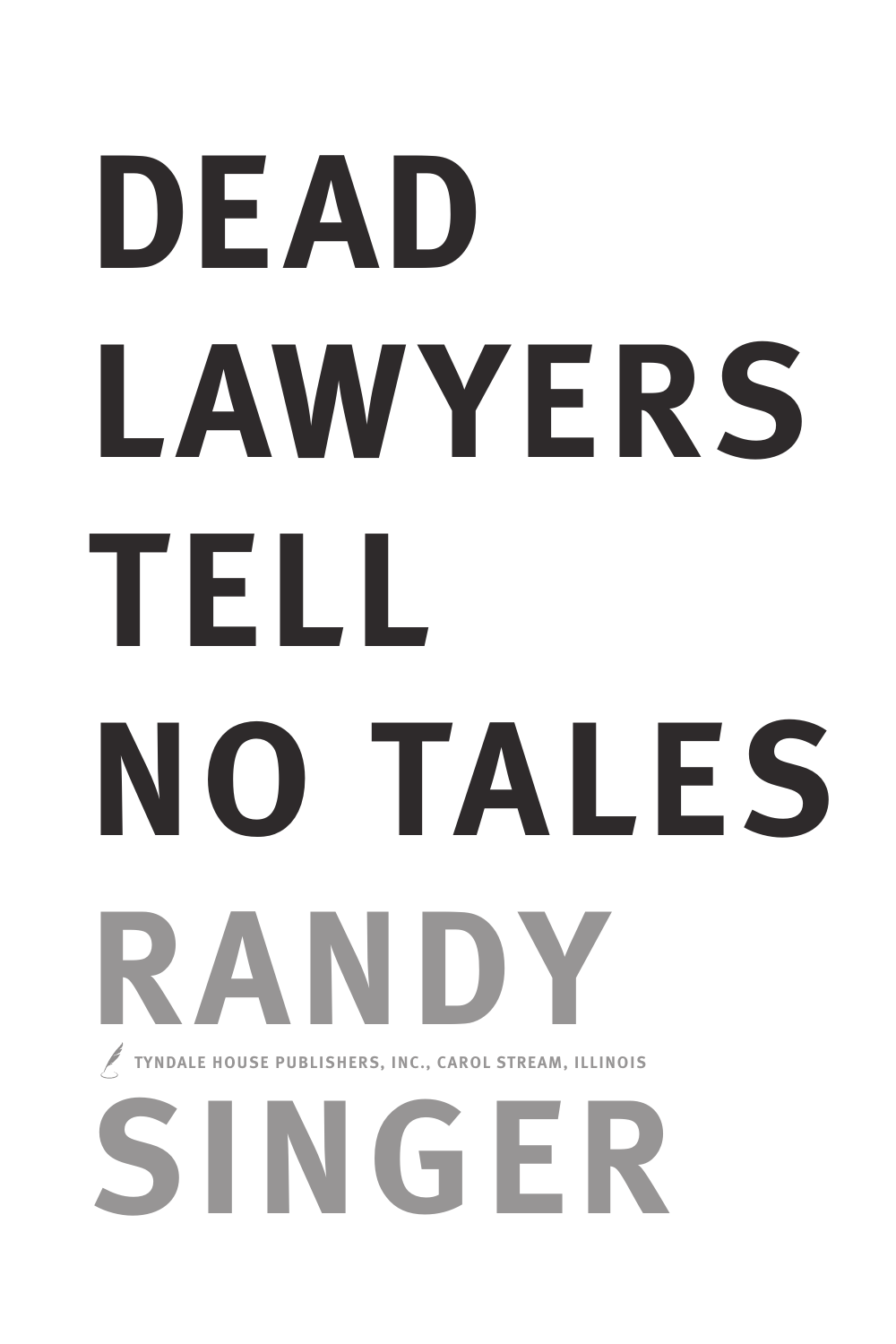Visit Tyndale online at www.tyndale.com.

Visit Randy Singer's website at www.randysinger.net.

*TYNDALE* and Tyndale's quill logo are registered trademarks of Tyndale House Publishers, Inc.

*Dead Lawyers Tell No Tales*

Copyright © 2013 by Randy Singer. All rights reserved.

Cover photograph copyright © David Oliver/Getty Images. All rights reserved.

Author photograph copyright © 2008 by Don Monteau. All rights reserved.

Designed by Dean H. Renninger

The author is represented by the literary agency of Alive Communications, Inc., 7680 Goddard Street, Suite 200, Colorado Springs, Colorado, 80920. www.alivecommunications.com.

Luke 19:10, quoted in chapter 2, is taken from the Holy Bible, *New International Version*, Copyright © 1973, 1978, 1984, 2011 by Biblica, Inc.<sup>™</sup> Used by permission of Zondervan. All rights reserved worldwide. www.zondervan.com.

John 15:13, quoted in the epilogue, and 2 Corinthians 5:17, quoted in the acknowledgments, are taken from the Holy Bible, *New International Version,® NIV.*® Copyright © 1973, 1978, 1984 by Biblica, Inc.™<br>Used by permission of Zondervan. All rights reserved worldwide. www.zondervan.com.

*Dead Lawyers Tell No Tales* is a work of fiction. Where real people, events, establishments, organizations, or locales appear, they are used fictitiously. All other elements of the novel are drawn from the author's imagination.

#### **Library of Congress Cataloging-in-Publication Data**

| Singer, Randy (Randy D.)                                                                    |            |
|---------------------------------------------------------------------------------------------|------------|
| Dead lawyers tell no tales / Randy Singer.                                                  |            |
| pages cm                                                                                    |            |
| ISBN 978-1-4143-8675-1 (hc) - ISBN 978-1-4143-7558-8 (sc)                                   |            |
| 1. Ex-convicts—Fiction. 2. Lawyers—Crimes against—Fiction. 3. Murder—Investigation—Fiction. |            |
| 4. Christian fiction. 5. Legal stories. I. Title.                                           |            |
| PS3619.I5725D34 2013                                                                        |            |
| $813'$ .6—dc23                                                                              | 2013001140 |

Printed in the United States of America

19 18 17 16 15 14 13 7 6 5 4 3 2 1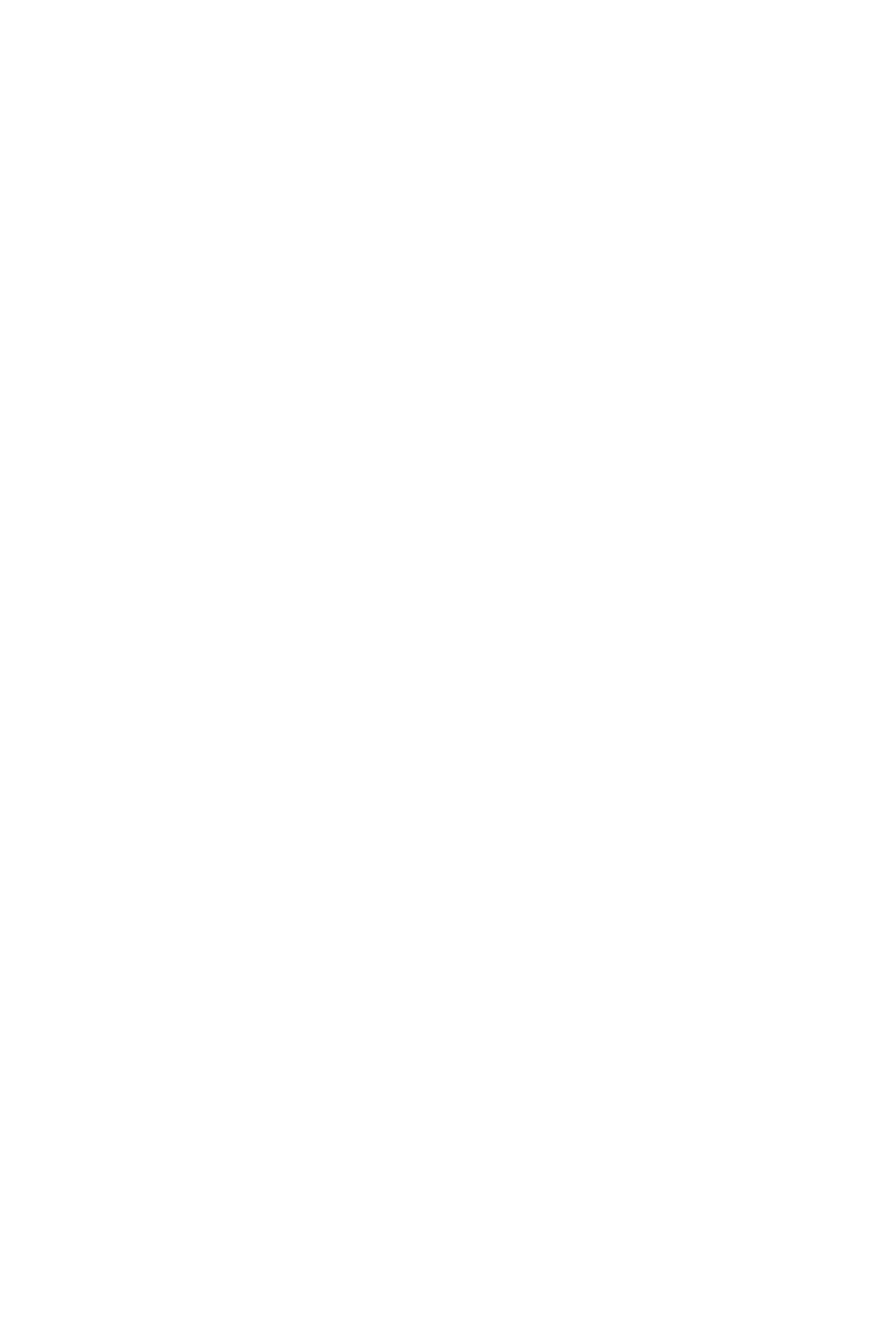### **Pro l ogue**

**Fifteen years ago Damascus, Syria**

#### **The screams wouldn't stop.**

They were ear-piercing, pathetic cries for help. Pleading. Begging. The voice belonged to Fatinah Najar, the woman he loved. Once a beautiful and enchanting voice, it was now distorted by pain and fear, pleading rapidly in Arabic, denying that she knew anything her interrogators were asking about. She was in the next cell over, another dark, mildewcovered hellhole just like his, smelling of feces and vomit. They had set it up so he could hear everything.

The Syrian guards questioned her in low growls.

"Do you work for the American CIA?"

"You are in love with Mr. Phoenix, no?"

"What have you told him?"

There was a sinister rhythm to their interrogation techniques. Sean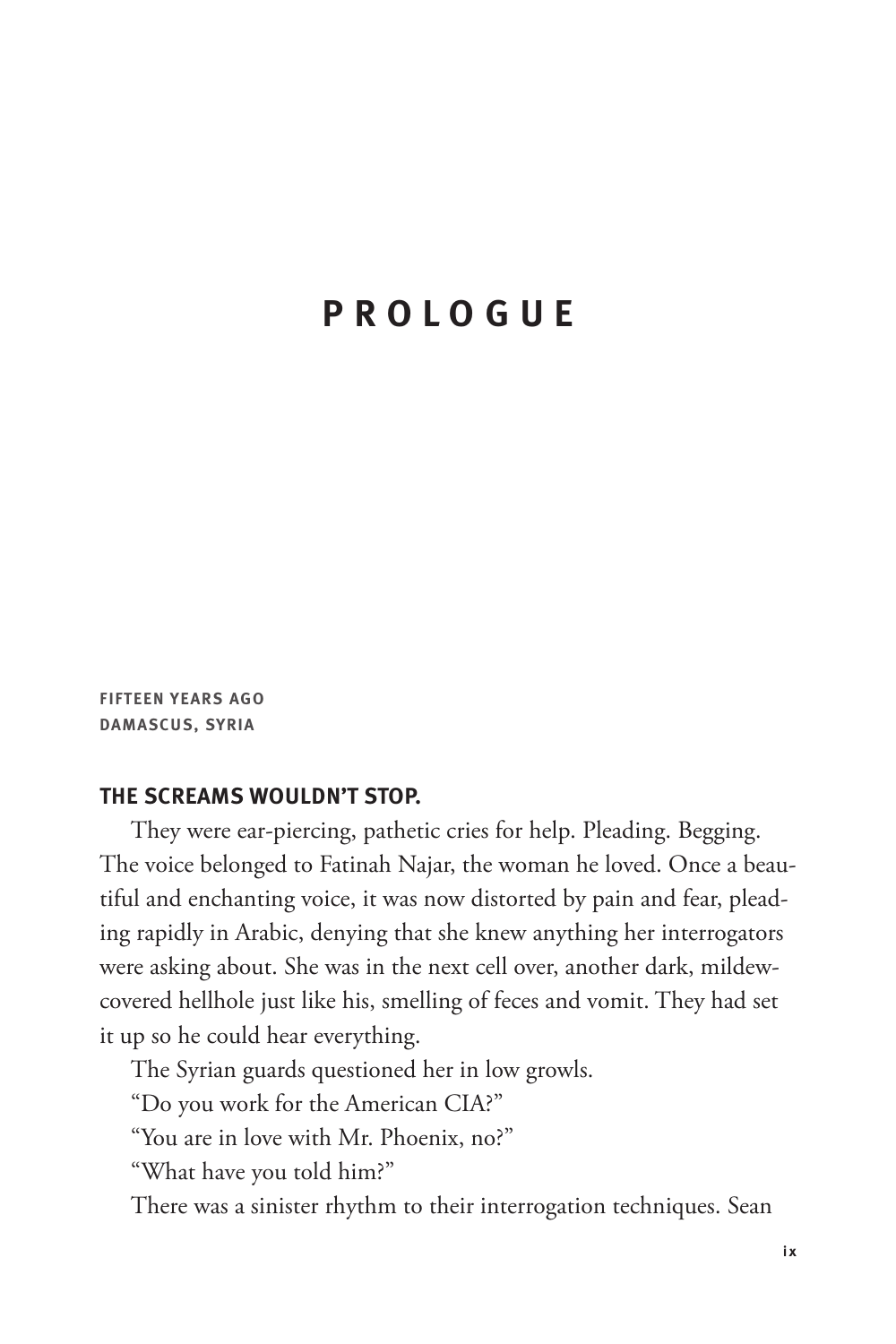heard them ask questions, then make accusations, their voices calm and deliberate, letting Fatinah know emotions were not part of the equation. Her denials were breathless, racked by sobs. She begged them to believe her. This would go on for half an hour, maybe more—accusations and denials. The calm voices promising her that if she just told the truth, it would all end.

But she never did. She stayed strong. Loyal.

Eventually new voices were added to the mix, loud and threatening. They cursed at Fatinah and described what was coming next, their words crescendoing into angry shouts.

Then the voices would drop again in resignation. "We can't help you if you don't tell the truth."

That's when the man in Sean's cell, a giant Syrian military officer with an unkempt black beard, his body covered with hair, would snuff out his cigarette and remove Sean's gag. Sean's legs were spread, his ankle irons bolted to the floor. His arms were stretched wide and his wrists shackled to the wall so that his entire body formed an X.

His arms had long ago gone numb. But the guards hadn't yet laid a finger on *him*. He was an American. A suspected CIA operative, to be sure, but an American nonetheless. And he knew that at this very moment the State Department was quietly negotiating his release. Its success would depend, in no small part, on whether he and Fatinah could maintain their composure and not give the Syrians anything to work with. He hoped against hope that the State Department would negotiate Fatinah's release as well, although that part was complicated. Either way, they wouldn't stand a chance if Fatinah admitted anything.

He reminded himself of this in the most anguishing moments of all, the silence that engulfed both cells as his captor extinguished his cigarette and stood to untie the gag.

He got right in Sean's face, his breath nastier than the ambient stench of the cell, and he quietly demanded information. He had a tape recorder and made no effort to hide it.

"Do you want to know what happens to your girlfriend next?" he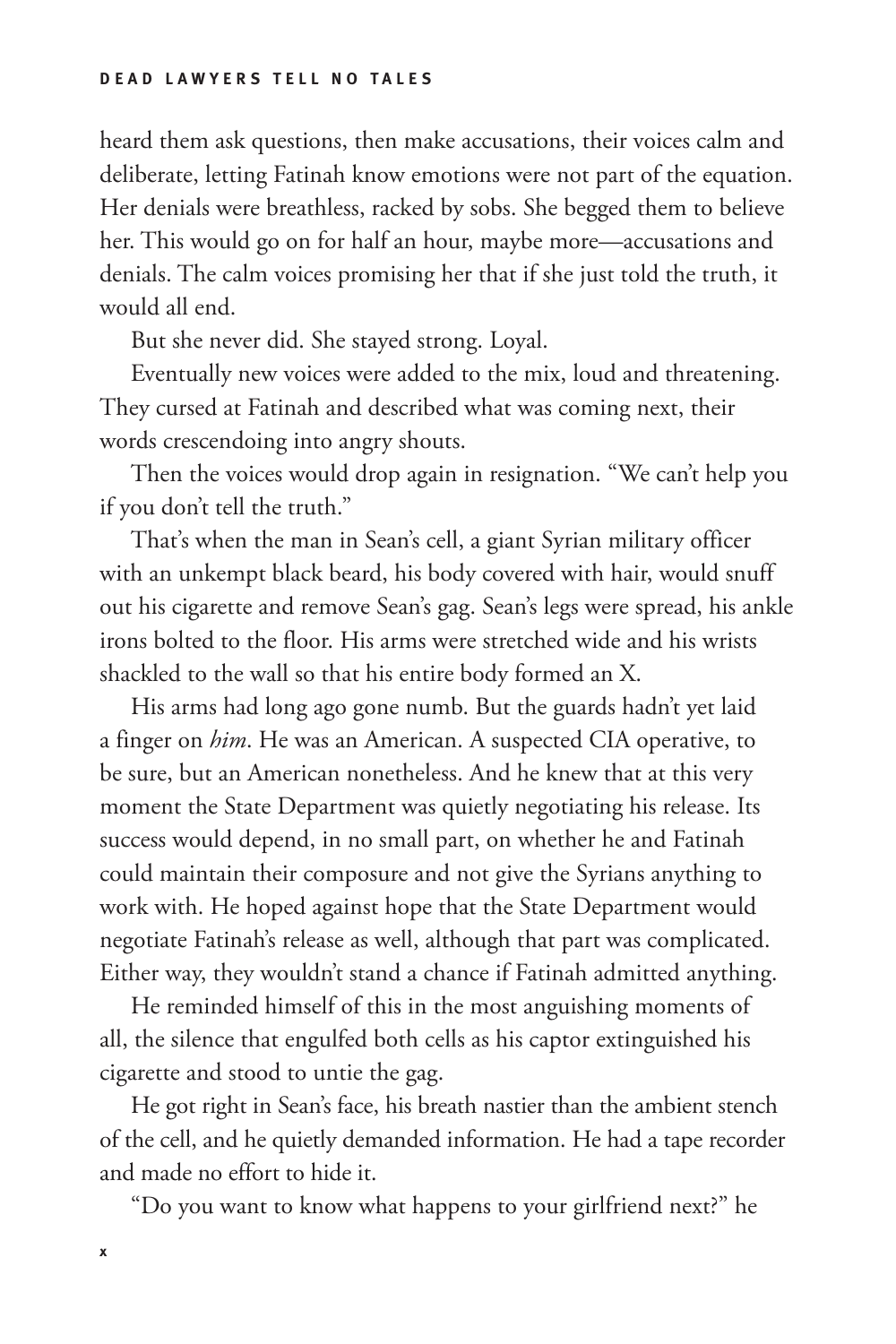asked. His voice was casual and conversational, as if the matter was of small importance.

"She hasn't done anything. She doesn't know anything. Let her go. Keep me."

The Syrian grunted. "Ah, you Americans. So noble. So heroic." He shook his head in mock sadness. "But so unable to keep your hands off our women."

It was Sean's fault that Fatinah was enduring this torture. He had befriended her, then recruited her, and ultimately he had fallen in love with her. She now worked with Sean and the CIA. She had used her charm and beauty to extract confidences from one of Syria's most powerful leaders. Her name, in Arabic, meant "captivating, a restless intensity that defies relaxation." She had proven to be that and much more to the Syrian general, a man who liked to boast about his exploits to a lover he was desperate to impress. But when he caught this same woman with Sean, the gig was up, and lust turned into rage.

Now the rage had turned into a psychological experiment. How could Sean and Fatinah be broken? How could they be made to talk?

"Your lover is feisty; she likes to fight back. But we bring in fresh men every time," Sean's captor said. He smirked as he talked, finding a perverse enjoyment in the pain he read on Sean's face. "And you have such power, my American friend. You can stop all this—all these things I must describe to you in detail so you will know what is coming next. You are the one man in all the world—" he made a broad, sweeping motion with his hand, a little faux drama as he toyed with Sean—"who could stop this poor creature from suffering more."

He placed both hands on the wall behind Sean and leaned in toward his captive. "Do you work for the American Central Intelligence Agency?"

Sean shook his head.

"Do you love the woman in the cell next door?"

"I've told you. We're in love. There's nothing wrong with that."

"Has she shared any secrets?"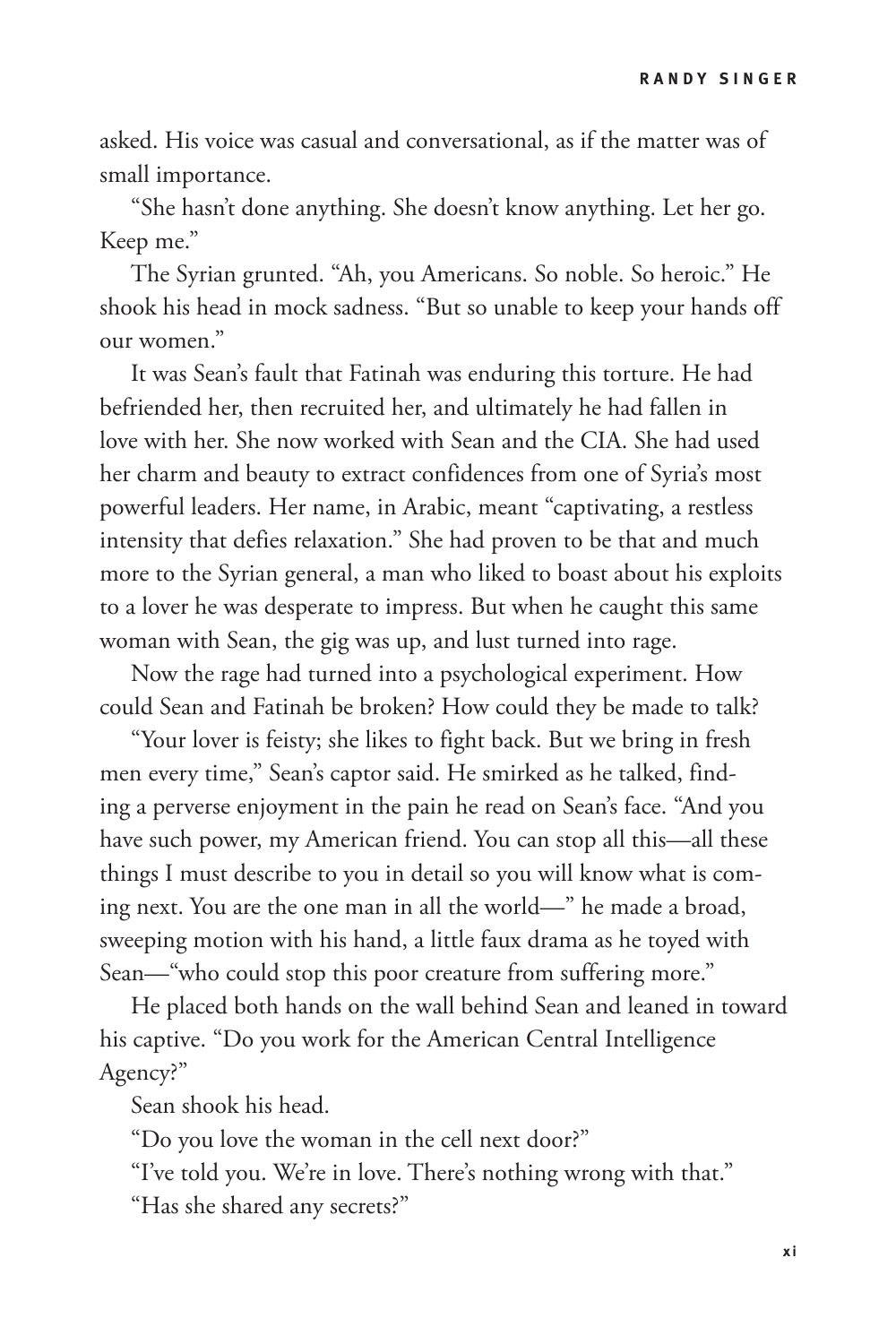"We all have secrets."

"Clever. But you know what I mean." The big man took a step back, sighed, and then began describing, in exquisite detail, the abuse and torture that would happen to Fatinah next. Sean closed his eyes and tried to shut out the images being implanted in his brain.

When the Syrian was done painting his brutal picture, he gave Sean a few more minutes to think it over. Sean took advantage of the opportunity to shout encouragement to Fatinah.

Shaking his head, the Syrian stuffed the gag into Sean's mouth and taped it back in place.

When Sean's shouts could no longer be heard, the Syrian spoke to the men in the next cell. "Mr. Phoenix claims to know nothing," he shouted. "He says we should ask Fatinah instead. He says we should do whatever we want with her."

The man sat down and lit up another cigarette. A few minutes later, the piercing screams began again.

### ///

The interrogation continued for two days before Sean Phoenix was released. Unharmed. Untouched. His national security secrets still safe.

He was debriefed at the U.S. embassy, where he learned that the State Department had disavowed any knowledge of Fatinah Najar and her relationship with Sean. They had not tried to negotiate her asylum or pressure Syria into releasing her. The only issue they had addressed with Syria, in the strongest possible terms, was their desired release of an innocent American businessman named Sean Phoenix. He was not a spy, according to the State Department. And falling in love with a Syrian woman was not an international crime.

The strategy had been determined at the highest levels. The director of the CIA had personally instructed the American negotiating team to admit nothing. He was confident that Sean and Fatinah would not crack. The director's right-hand man, a lawyer and bureaucrat who had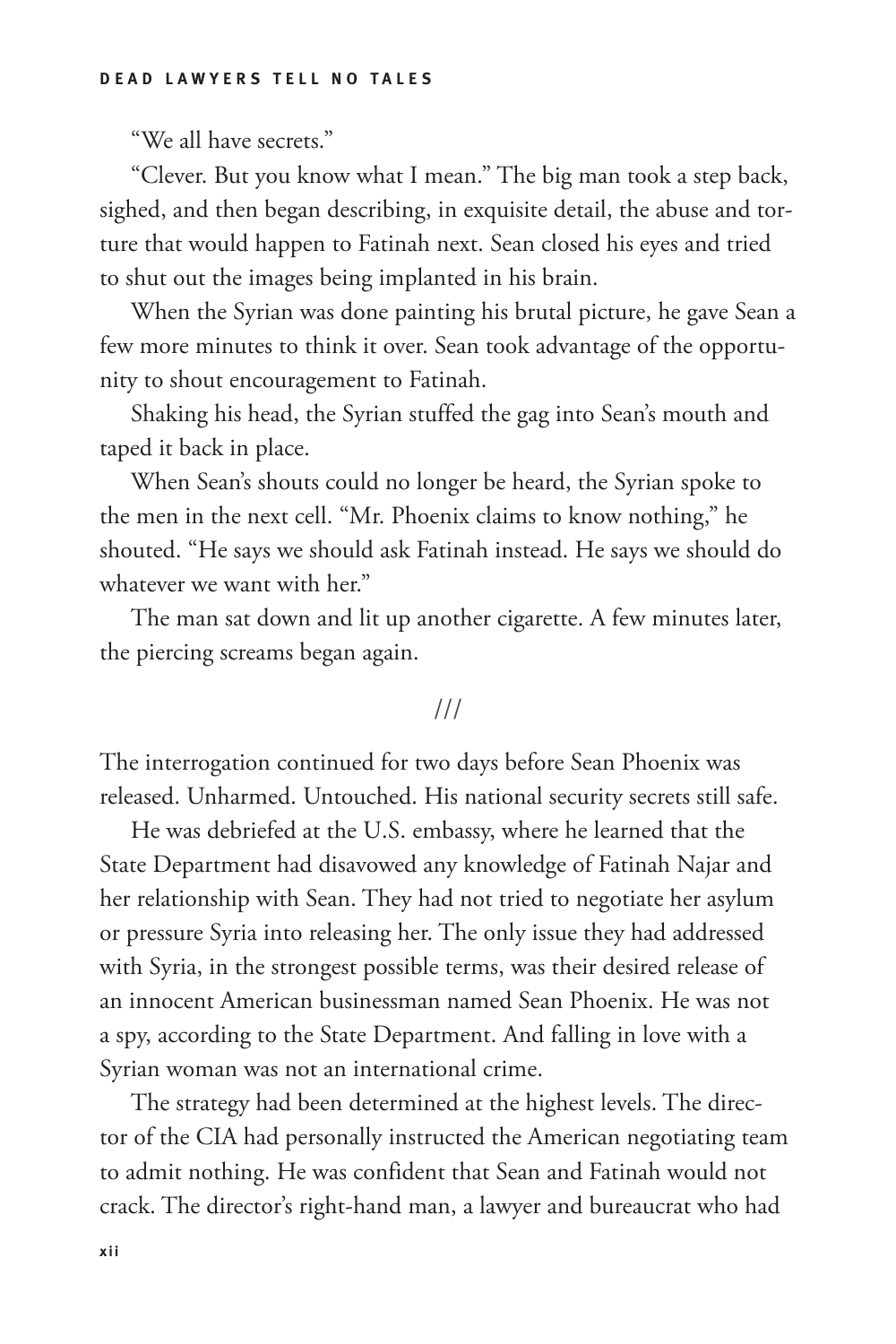never put his own life in harm's way, had convinced his boss that trying to negotiate Fatinah's release would be tantamount to admitting she was a spy. It would create an embarrassing international incident. Sometimes you had to sacrifice one for the good of all.

After his debriefing, Sean returned to his flat in downtown Damascus. He had been told to pack his belongings for a flight back to the U.S. the following day. Instead, he put together a battle plan. The Syrians had confiscated his guns and ammunition when they had captured him, so he would have to buy new weapons on the streets of Damascus. He wasn't an explosives expert, but he knew how to make crude bombs out of fertilizer. In the wee hours of the morning, he would launch his one-man attack on the prison. He knew his odds of success were infinitesimal, but he would rather die trying to free Fatinah than live with the knowledge that he had done nothing.

At midnight, three agents burst into his flat and told Sean that his flight had been moved up. There was a loud argument, followed by a fight. They carried him out unconscious. He woke up on an airplane headed to Germany.

#### ///

Within thirty minutes of setting foot on American soil, Sean was meeting with the CIA director personally. The man called Sean a hero and talked about the sacrifices that had to be made so that the rule of law could prevail. He regretted that he couldn't award Sean a medal, but he knew Sean would understand. Anonymity was part of the bargain. He was sorry they hadn't been able to do more for Fatinah. She had not made it out alive.

The director talked about giving Sean some time off and a new assignment at higher pay. But Sean turned in his credentials. He walked out of the director's office and made a list of every person, both Syrian and American, who had played a role in Fatinah's death. He vowed to cross those names off the list, one at a time, as he exacted his revenge.

Sean was tired of hearing about the rule of law and the cost of freedom. He was sick of pompous men who lived and worked in luxurious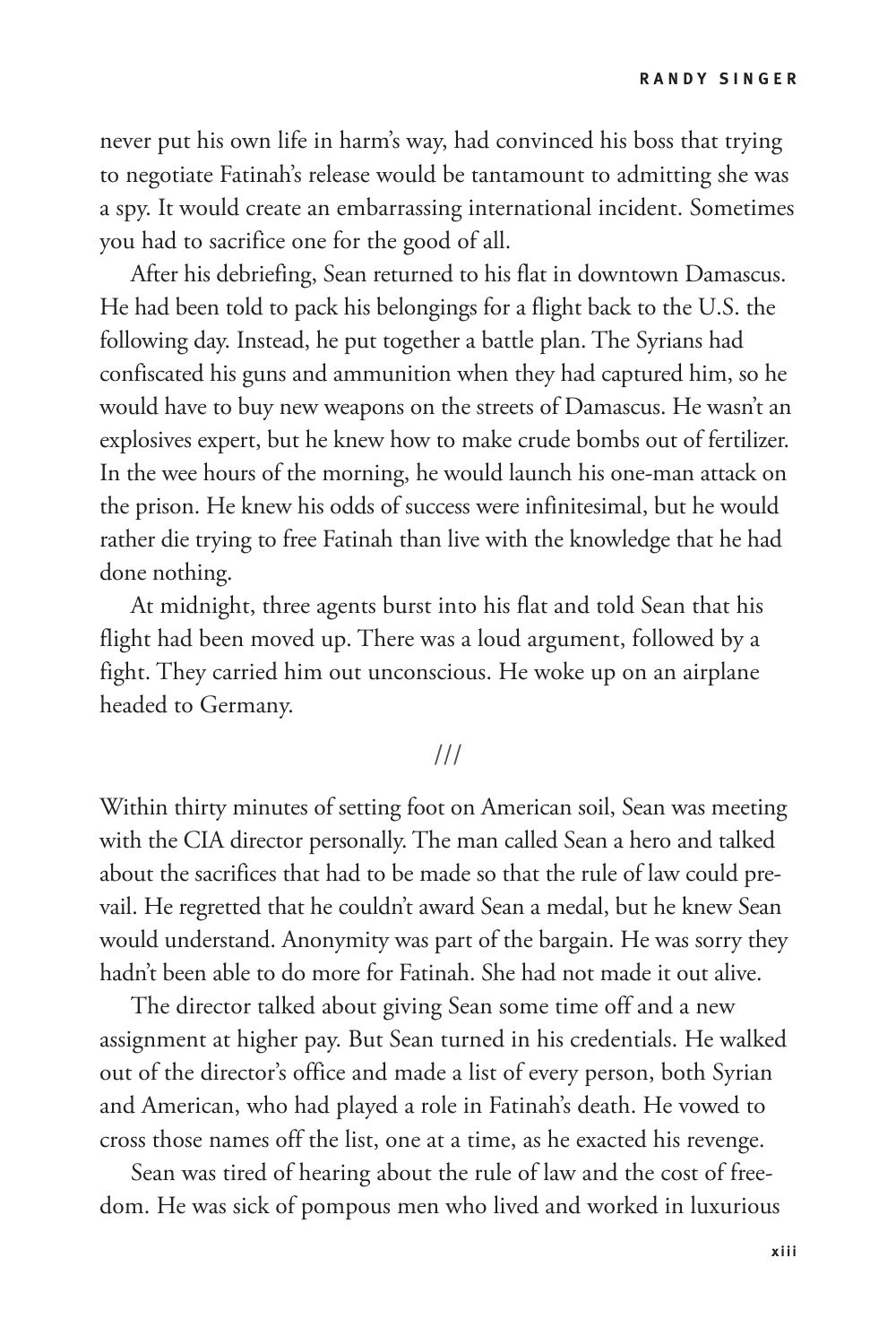surroundings spouting off about high-minded concepts that would cost them nothing.

Patriotism. Democracy. Freedom. They were all ploys to get men like Sean to do the bidding of those in power. And when the power brokers had their backs to the wall, people like Sean and Fatinah became expendable. Assets to be written off. Another casualty or two. Another exercise in damage control.

Sean Phoenix was done with it. There had to be a better way.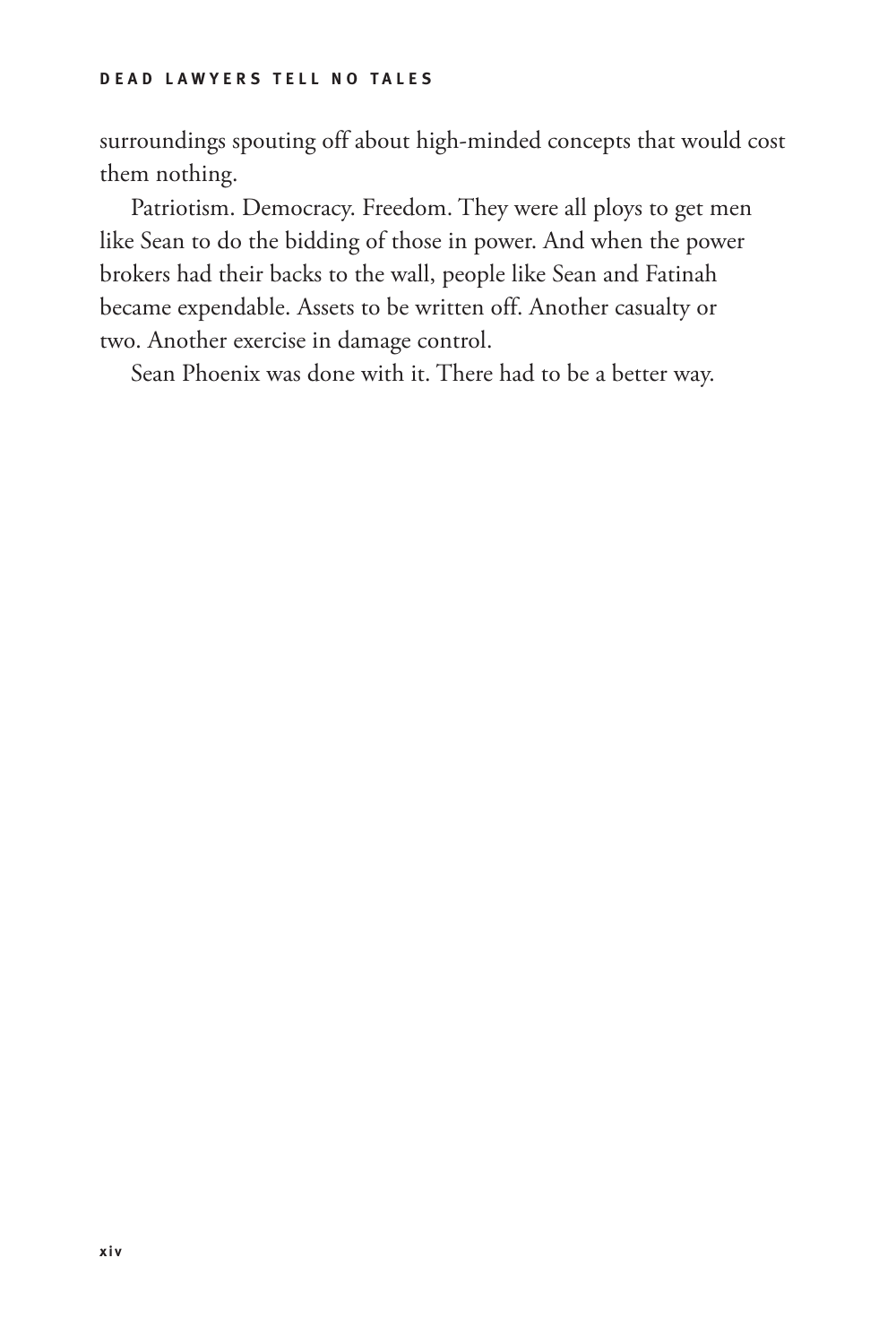# **1**

**Atlanta, Georgia**

**LANDON REED EMERGED** from his two-year prison sentence into the muggy warmth of an August morning wearing the jeans, gray T-shirt, and sandals that Kerri had dropped off the day before. He squinted as he left the dingy interior of the Fulton County jail and stepped into the crisp, brilliant light of the sun. He held a paper bag containing the suit and shoes he had worn to court two years earlier when he pleaded guilty. There were sunglasses in the bag as well, but Landon had decided not to wear them, concerned they might send the wrong message—a former all-star college quarterback still trying to play it cool.

He had been sentenced for his role in a point-shaving scandal, and it was not surprising that only one former teammate came for his release his best friend and center, a mountain of a man named Billy Thurston. While Landon served his time, Billy had been drafted by the Green Bay Packers.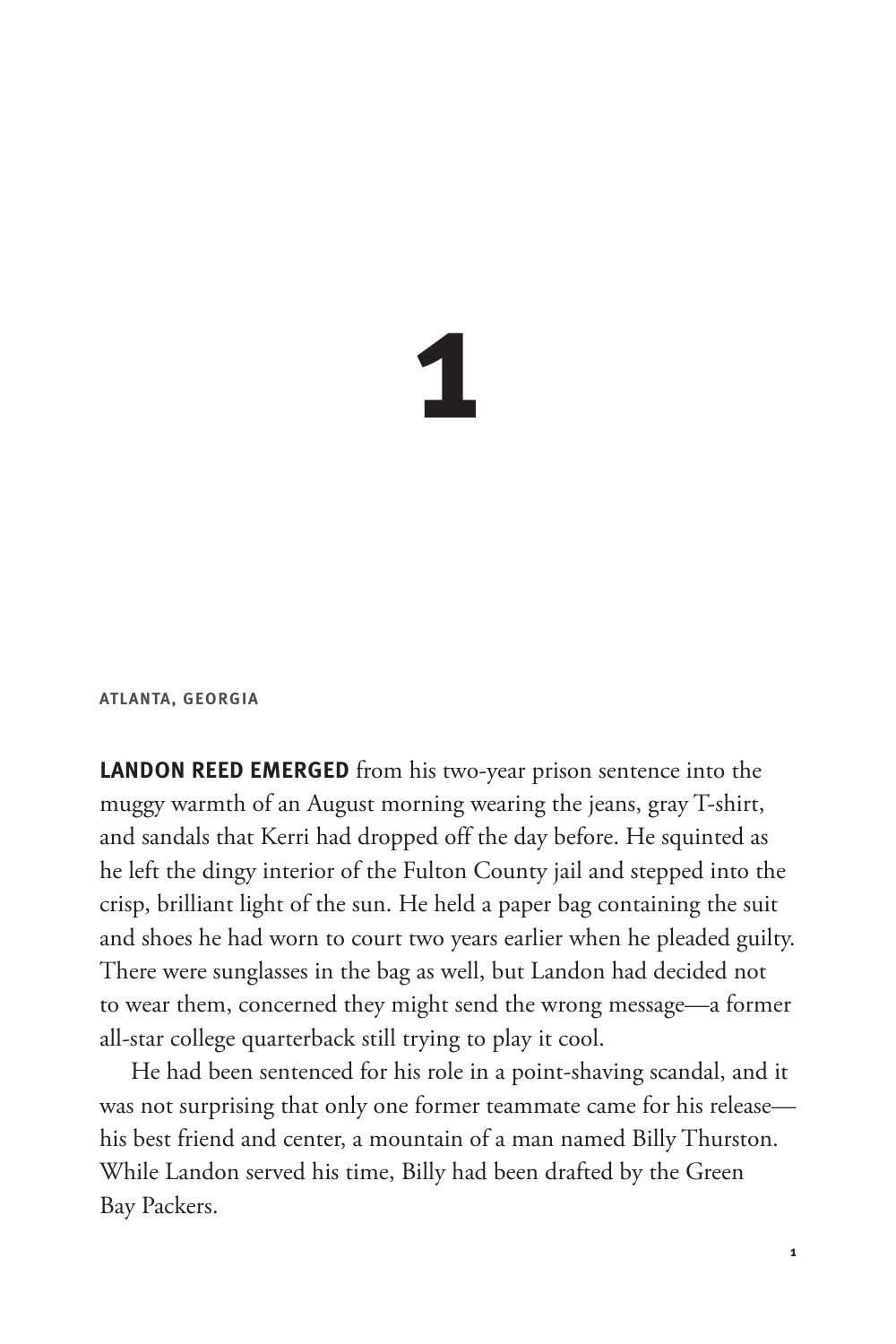The media formed a semicircle around Landon, cameras rolling to capture the scene. The same reporters who had crucified him two years earlier were back to record his moment of freedom and to rile up the Southeastern University fans all over again. Landon didn't hold it against them. He had changed in prison, his bitterness replaced by contrition. But he didn't expect people to understand.

He held it together as he hugged his mother and older sister. They didn't say anything, mindful that the cameras would capture every word. Kerri waited in line, just as she had waited for two years, true to her word, enduring the scorn of most of her old friends. On her hip was the little girl Landon knew would grow into the same kind of strong-willed, independent, beautiful woman her mom was. Maddie had been born after Landon started serving his term. He had never held her outside the prison walls.

Landon and Kerri had scripted this moment. There would be a brief hug; then Landon would say a few words to the press about how much he appreciated Kerri's loyalty. He would answer a few questions. They would keep it low-key. The emotional dam would burst later.

But when Kerri stepped forward to hug him, the script no longer mattered. She started crying, though they had agreed she wouldn't cry and neither would he. Unbidden, tears rolled down his face as well. Kerri buried her head on his shoulder, and they held each other for much longer than they had planned, with little Maddie right there between them, an arm around each of their necks. For the old Landon, the hotshot quarterback of three years ago, this public display of emotion would have been embarrassing. But the new Landon was beyond all that. Once you've been humiliated in the national press, crying in public is no big deal.

The questions started even before the little family disengaged. Kerri handed Maddie to Landon, and when he turned to face the reporters, his little girl turned her back to them, hiding her face in Landon's chest, holding on for her life. It was all overwhelming for an almost-twoyear-old.

"What're your plans now?"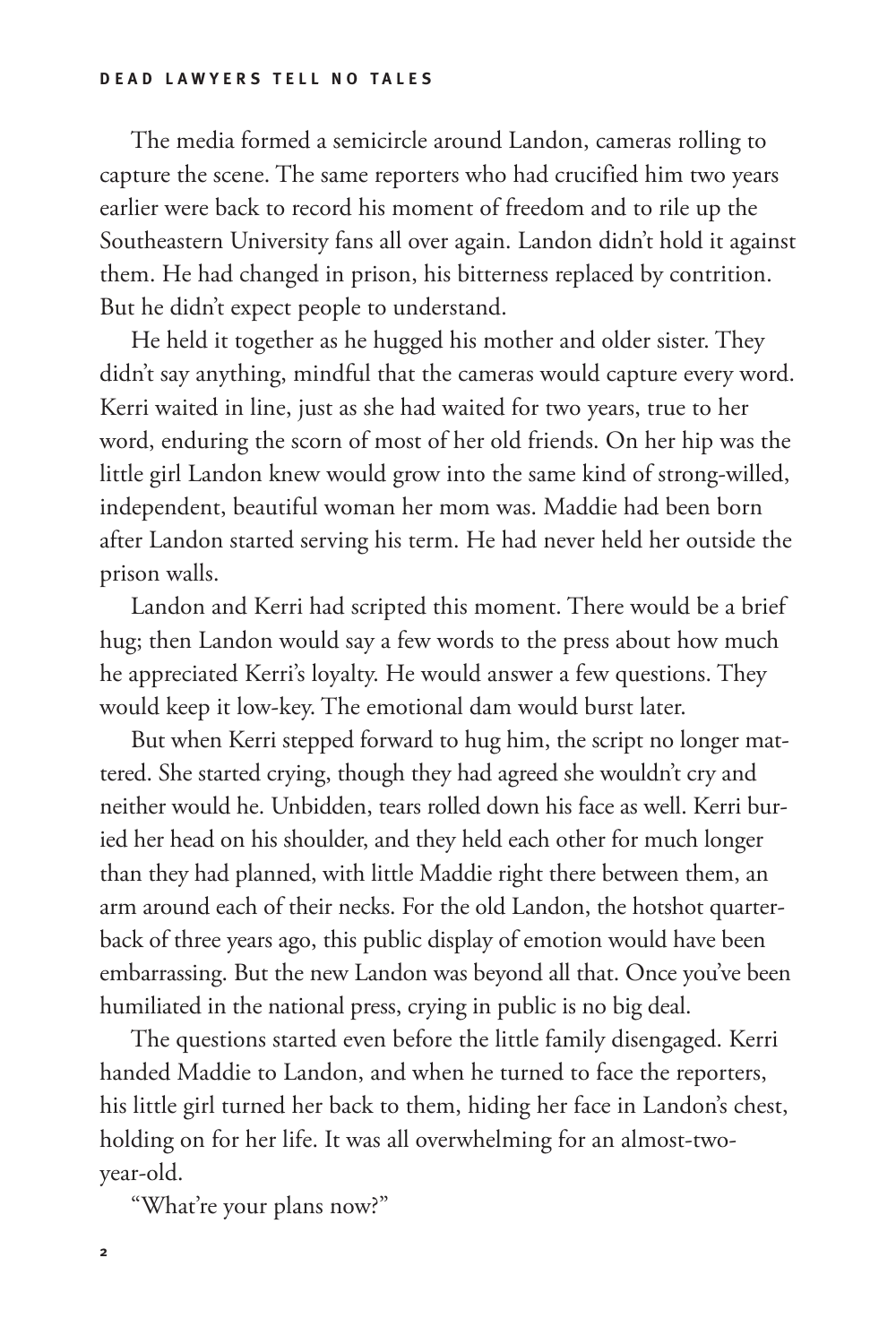"Are you going to play football again?"

"What do you have to say to your teammates and coaches?"

He took them one at a time. "I'm pretty sure my football career is over." *Who would want me?* "I'm grateful for everyone who stood with me during these last two years." He put his free arm around Kerri's shoulder. He nodded toward his mother and sister, standing on the other side of him. His mom, always a slender woman, looked wiry and gaunt, with tears streaking her face. Prison had aged her even more than him.

"I'm sorry that I let my teammates and coaches and fans down. I know I can never undo the damage I've done to Southeastern University or my own reputation."

Kerri held her head high, as if she were standing next to a prince. His mom and sister kept their chins up as well.

"I'm incredibly grateful to Kerri for waiting for me these past two years. I certainly wouldn't have blamed her if she had moved on to someone else. In terms of what I'm going to do, one of the first things will be tying the knot."

Kerri had her arm around his waist and gave him a little squeeze. The questions kept coming and he patiently addressed each one. Reporters were a cynical lot. Marriage, yeah, yeah—that's quaint. But what about a comeback on the gridiron?

"Are you saying you haven't been contacted by any NFL teams?"

"That's what I'm saying."

"Are you planning on attending any tryouts?"

It was Billy Thurston who decided enough was enough. He stepped between Landon and the microphones and made a little announcement. "Let's respect this family's privacy and let Mr. Reed go about rebuilding his life," he said. And then, as he had done so many times in the past, he cleared a path for his quarterback to follow.

The reporters took this as a cue to ask the same questions louder, shouting at Landon and the others as they worked their way toward the parking lot. Landon, no stranger to the spotlight, knew the drill. Once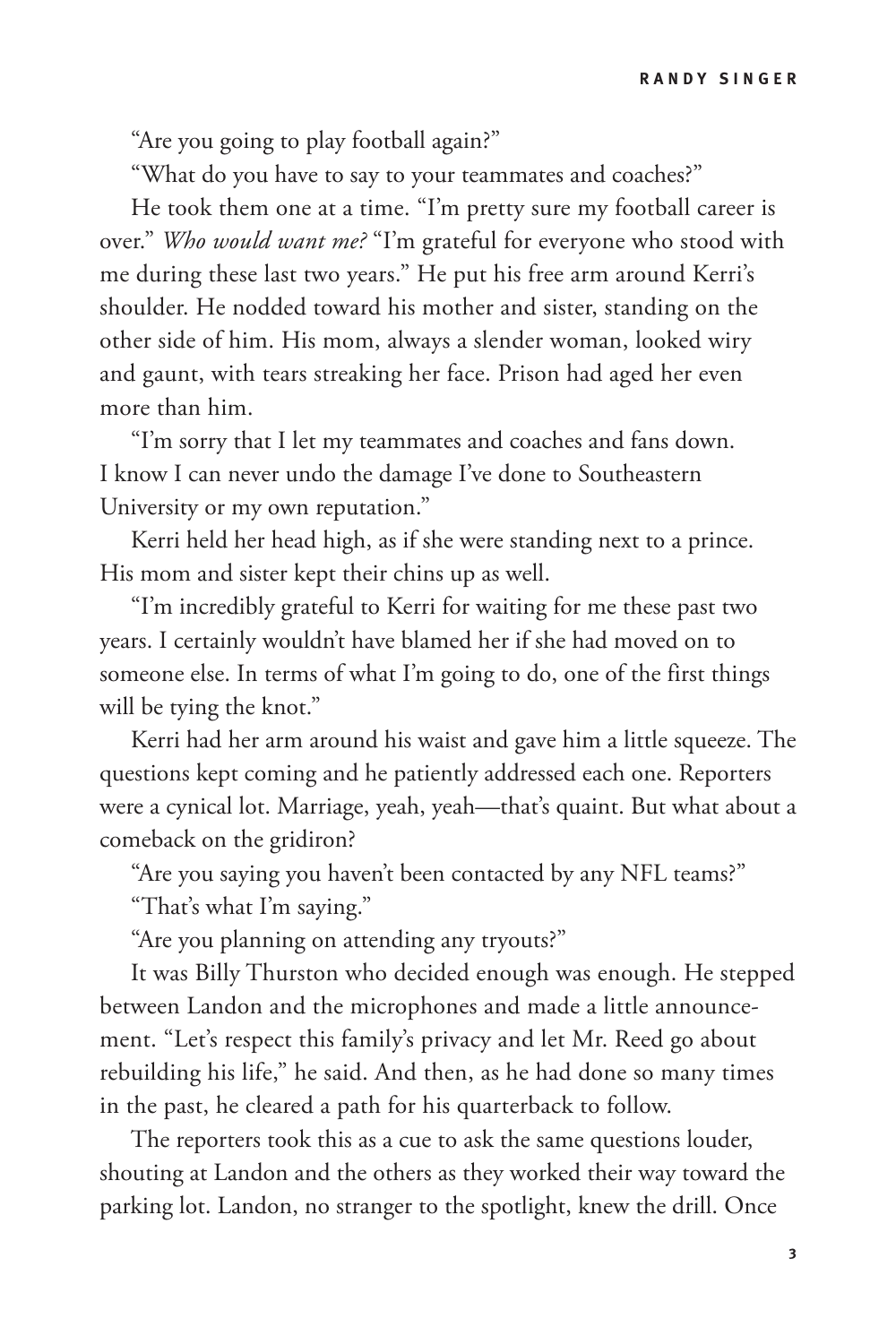you've decided the press conference is over, keep your head down, ignore whatever they say, and just keep moving.

They had almost completed the gauntlet when Landon spotted Bobby Woolridge, an older reporter from the *Atlanta Journal-Constitution* who had always been more than fair. Bobby believed in redemption and had written a piece a few months ago about Landon's jailhouse conversion. Unlike the others, Bobby didn't assume it was just part of a sophisticated PR campaign.

"You going into the ministry?" Bobby asked.

Landon grinned a little and kept walking. "No, Bobby. I hardly think I'm qualified."

"How are you gonna feed your family?"

"I'll figure something out," Landon said. He was tempted to tell Bobby. Sooner or later, it would all come out anyway. But he and Kerri had talked about this. They would keep their plans private until this new wave of publicity had washed over. He had finished his undergrad degree in prison. Now they would start a new life miles away from Atlanta, in a town with lots of history but few SEC football fanatics.

"Good luck," Bobby said.

Billy had double-parked his Land Rover, and they all hopped in, leaving the media behind to snap a few final pictures. As they pulled away, Landon could feel the pressure in his chest begin to loosen. He was a free man again. He could do whatever he wanted.

"Where to?" Billy asked. "Pizza? Burgers? The Varsity?" For Billy, it was always about food.

But Landon had a commitment to keep. "Trinity Church," he said. "We've got our best man and flower girl in the car. No sense giving the bride a chance to change her mind."

Kerri was sitting in the back with Maddie. She leaned forward and placed a hand on Landon's shoulder. "She's had two years to think it over," Kerri said. "She's not getting cold feet now."

They had been planning this day for six months, and Landon couldn't believe it was finally here. It wasn't exactly a dream wedding,